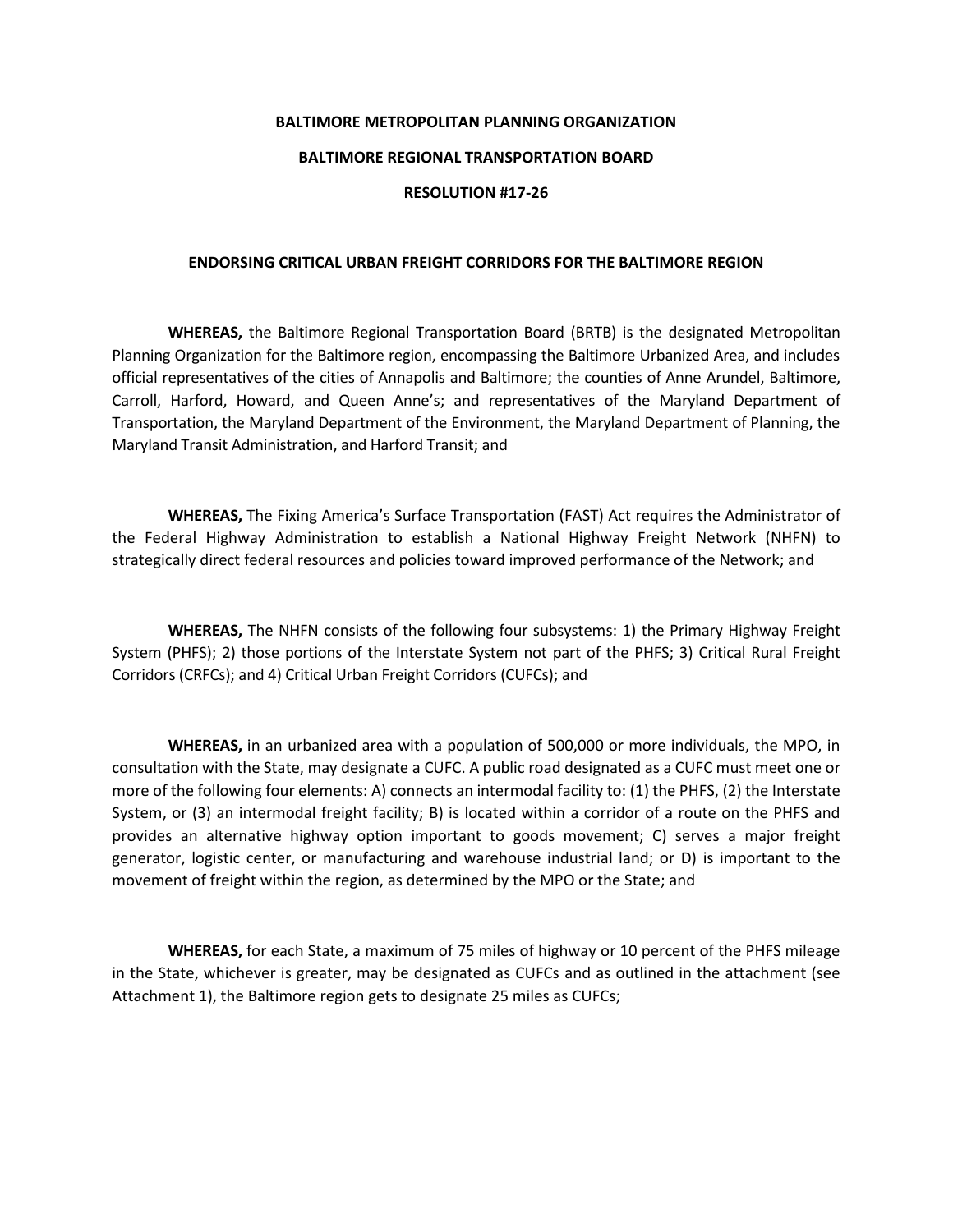**NOW, THEREFORE, BE IT RESOLVED** that the Baltimore Regional Transportation Board, as the Metropolitan Planning Organization for the Baltimore region, endorsees the attached roadway segments as critical urban freight corridors.

**I HEREBY CERTIFY** that the Baltimore Regional Transportation Board as the Metropolitan Planning Organization for the Baltimore region approved the aforementioned resolution on June 27, 2017.

6-27-17

Clive R Craha \_\_\_\_\_\_\_\_\_\_\_\_\_\_\_\_\_\_\_\_\_\_\_\_\_\_\_\_\_\_\_\_\_\_

Date Clive R. Graham, Chairman Baltimore Regional Transportation Board